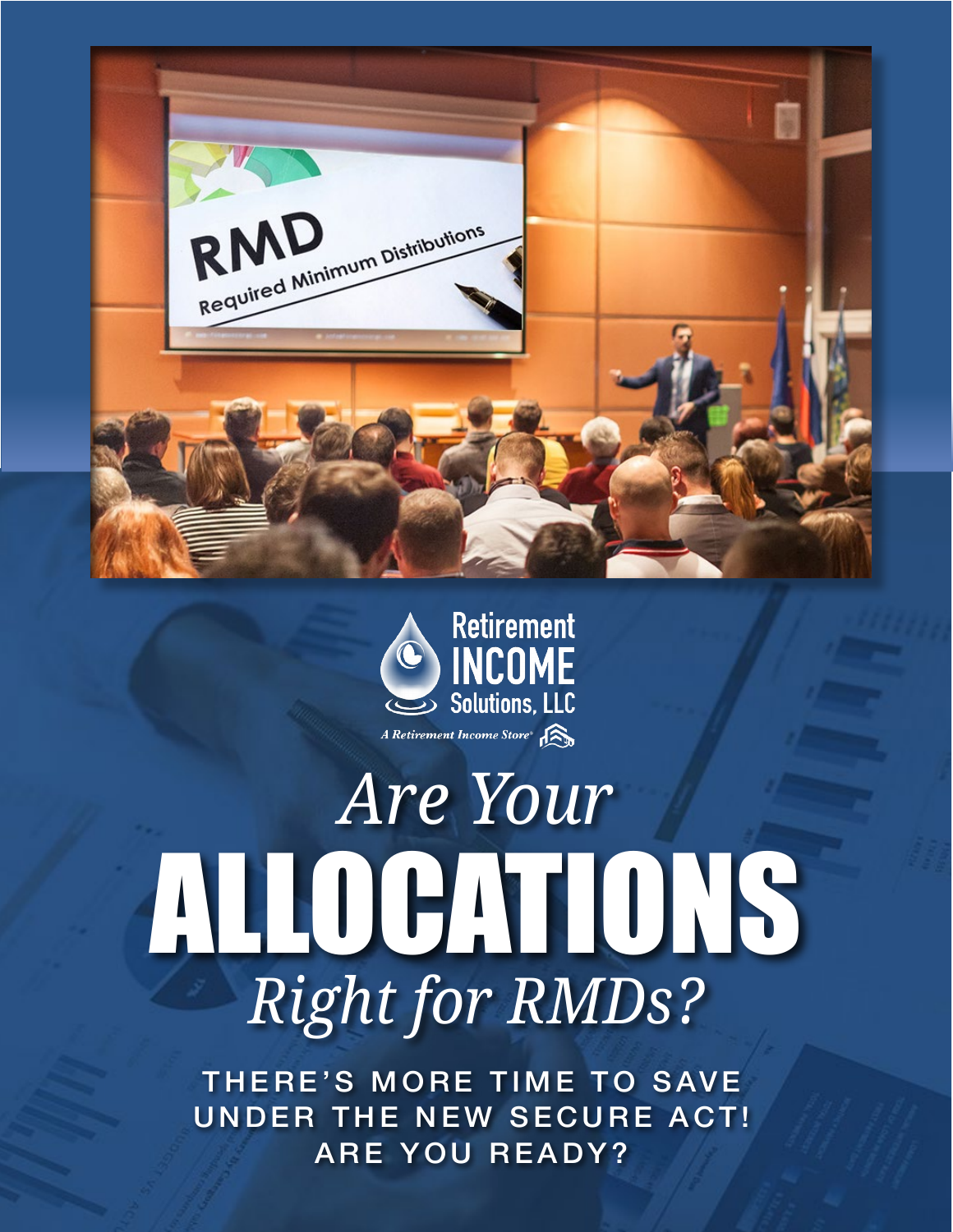### Are Your Allocations Right for RMDs?

There is an ideal order in which to pull from retirement accounts when taking IRS Required Minimum Distributions (RMD). The goals, which often go unheeded, are to minimize taxes, minimize taking principal, and earn as much as possible. These goals are easy enough to understand, but there are many factors to consider. It takes a well-planned strategy to ensure the interest and dividends you're generating from your savings and investments are sufficient enough to cover your RMDs, keep your tax bill at a minimum, and satisfy your other expenses throughout retirement.

Again, RMDs are distributions the IRS requires you to make on your retirement savings each year after you've reached age 72. The amount changes each year in conjunction with your life expectancy and the balance of your IRAs and other qualified plans as of December 31 of the preceding year.

Ideally, an asset allocation for taking RMDs should be able to generate high enough earnings to satisfy IRS required withdrawals without eating away at the initial investment. This calculates to be at least 3.7% in combined dividends and/or interest. If your interest and dividend income aren't sufficient enough to cover RMDs, then the distributions will most likely have to come from principal. Why is that so bad? Well, with average life expectancy rates today higher than they've ever been, most people need to plan for 30 years of retirement. That being the case, spending any principal at all, especially during the early years of retirement, can negatively impact all of the remaining years.

A better understanding of this can come from looking at what we know about a 30-year mortgage. When you first start making payments, you're not paying back much principal at all. Instead, you're paying primary interest and just a small amount of principal. But, as the years go on and the balance gets paid down, you pay a little less interest and a little more principal. The process continues until, after 30 years, your mortgage is thankfully paid off. But, consider the process in reverse. Take a pool of savings worth \$1M, generating 5 percent interest per year — i.e. \$50,000. If you take even a little bit more than that \$50,000 each year, just a small amount of the principal, that sum will be depleted within 30 years in much the same way a mortgage is paid off.

#### Today's Challenges

So, you want to avoid having to use any principal to cover your RMDs, but it's important here to distinguish principal from capital gains or capital appreciation because those are things you can't always depend on. Sometimes, when you invest for appreciation, you end up getting depreciation instead; you count on growth but end up getting shrinkage.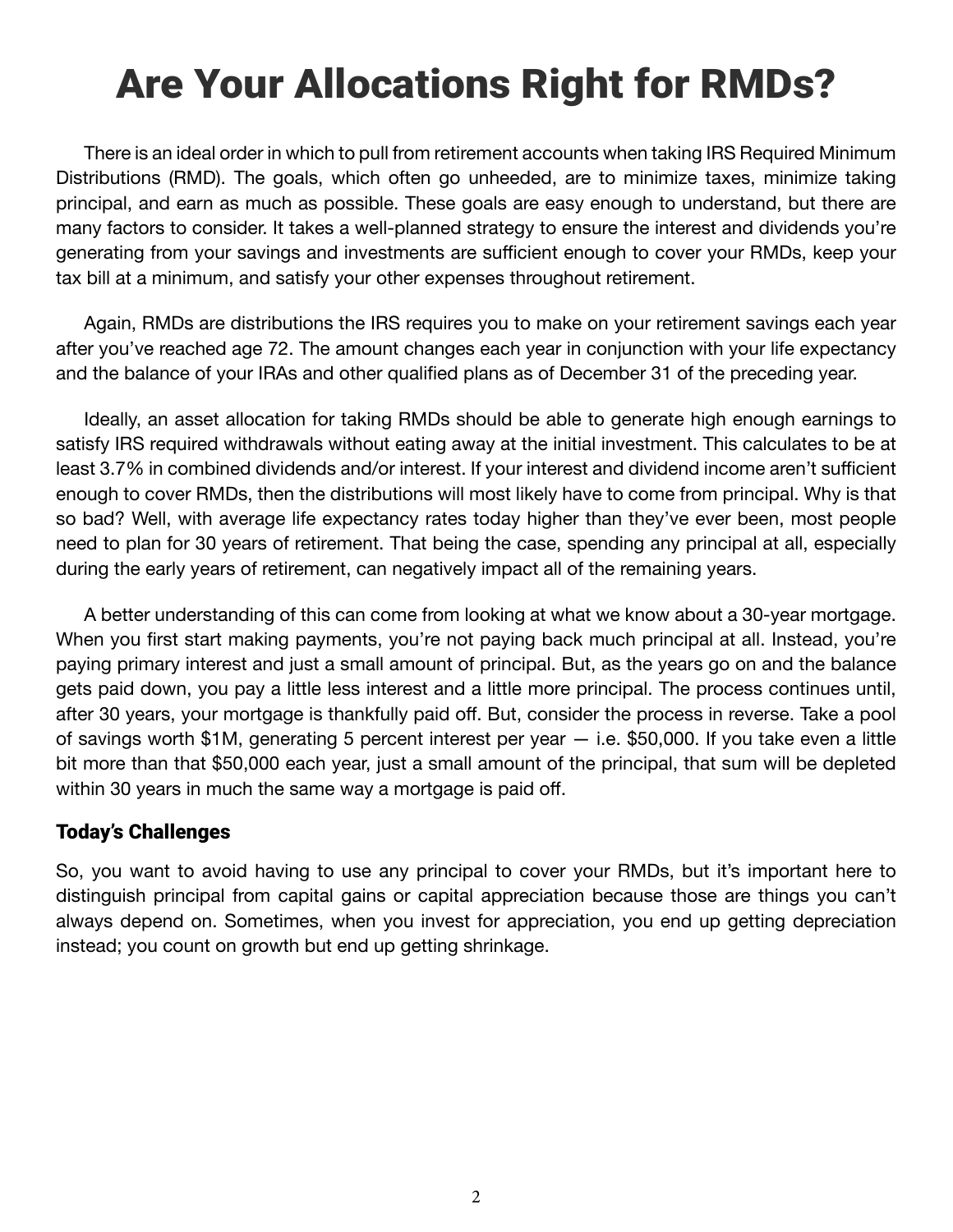Admittedly, this was less of a danger many years ago. During the 1980s and 1990s, in the midst of the best long-term secular bull market in U.S. history, investors could have conceivably satisfied their RMDs completely from capital gains, rather than dividends, without encroaching on principal. But since the year 2000, the opposite has been true. Since then, the market has seen two major drops (of nearly 50% from 2000–2002 and nearly 60% from 2007–2009), and, according to what I believe are the lessons of market history, another major drop is a possibility within the next 10 years.

Unfortunately, it's also true that in today's market, it's not easy to generate the kind of interest or dividends you need to satisfy RMDs without touching principal. Interest rates in money markets are well below 3.7 percent, and even bond mutual funds aren't generating enough, once you factor in management fees. What's more is that bond mutual funds can also be tricky because, unlike individual bonds, they don't give you a fixed interest rate or fixed maturity date that guarantees the return of their face value, assuming there have been no defaults. When something happens in the bond market that causes bond values to drop, a portfolio of individually held bonds and a portfolio of bond mutual funds might drop similarly in value, but for the individual bond holder, it's ultimately only a temporary paper loss, as they will get 100% of their money back at maturity as long as they do not sell and there are no defaults. Not so for the bond fund holder as bond funds never mature.

#### Reverse Dollar-Cost Averaging

Still, any of those options may be preferable to a diversified stock portfolio or stock mutual fund portfolio if the dividend you're earning there is less than 3.7 percent annually (which it likely is), and you end up selling core shares each year to satisfy your RMDs. This is actually one of the most common and potentially disastrous financial mistakes made by retirees: the error of **reverse** dollar-cost averaging.

Most people know what dollar-cost averaging is and have wisely used it in the course of saving over the years, typically by investing in a 401(k). The purpose of dollar-cost averaging is to get your average cost or purchase price down to help you buy low and sell high, which is the cornerstone principle of smart investing.

So, if you were to set out to buy \$100 per month of a mutual fund and the first month the fund was worth \$10 a share, you would buy ten shares. But, what if the unthinkable happened and in the second month, the fund dropped to \$5 a share? Well, if you stuck with your plan, you'd have to buy 20 shares to get \$100 worth. So, after two months, your average cost per share would seem to be \$7.50, but in actuality, it would be lower: \$6.66. That's because you bought twice as many shares at \$5, and half as many shares at \$10. Dollar-cost averaging helps you get your average costs down.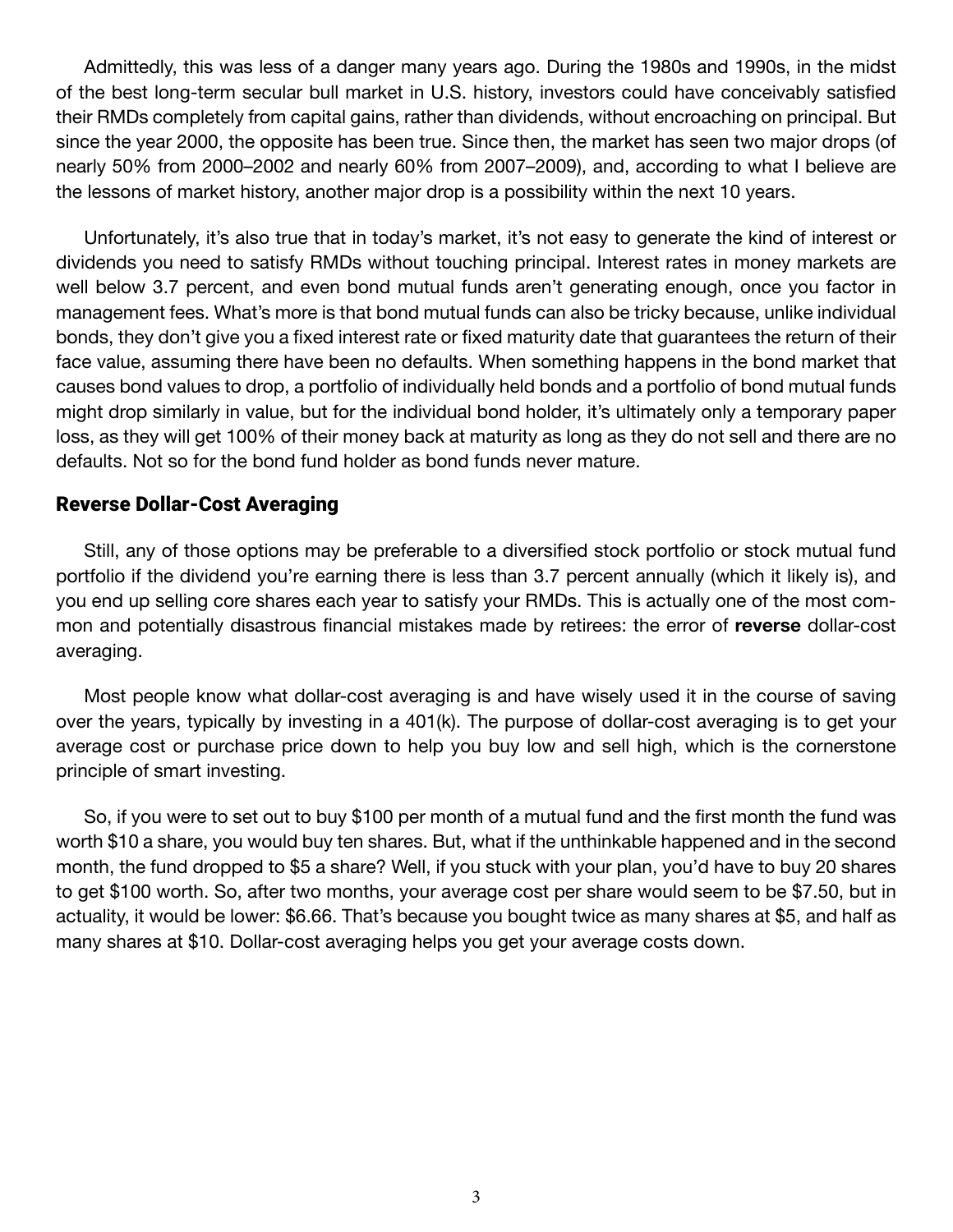The problem, however, is that once you're at a point where you're not saving into your fund, and you're drawing from it in order to satisfy RMDs, the same principles apply but in the opposite direction. You start **reverse** dollar-cost averaging.

Taking the same example, let's say that the first month, you liquidate \$100 and you sell 10 shares, and the second month, the unthinkable happens and the fund drops in half. Now, to withdraw your \$100, you have to sell twice as many shares, therefore you sell 20 shares. So, now what's your average sales price per share? Again, the math is the same: now, instead of taking your purchase price down from \$7.50 to \$6.66, you've taken your **sales** price and pushed it down. You've been forced by the IRS to sell low.

#### Radical Question

So, while dollar-cost averaging is a great strategy for saving, reverse dollar-cost averaging is one of the most cancerous strategies you could embark upon. This goes back to the original point: if you're going to have money in the stock market in your IRA during retirement, you want to make sure that you're earning enough interest or dividends on that money to satisfy your RMDs. Once again, though, that's a major challenge in today's market — such a challenge in fact that it begs the question: should you have any money at all in the stock market  $-$  in your IRA, 403(b), 401(k) or 457 plans  $$ once you've retired?

That may seem like a radical question based on what "the professionals" and textbooks have always said: "Everyone needs to have some money in the stock market as a hedge against inflation." The unfortunate reality is that the stock market has never really been, on average, a very reliable inflation hedge. In the course of stock market history, there have been long periods when it's been a decent inflation hedge but even longer periods when it hasn't. Historically speaking, there are certain periods when an IRA holder can, indeed, stay invested in the stock market and take his RMDs from fairly predictable gains and capital appreciation, but there are also times where those RMDs have to come out of principal because there are net gains in the market — or even losses.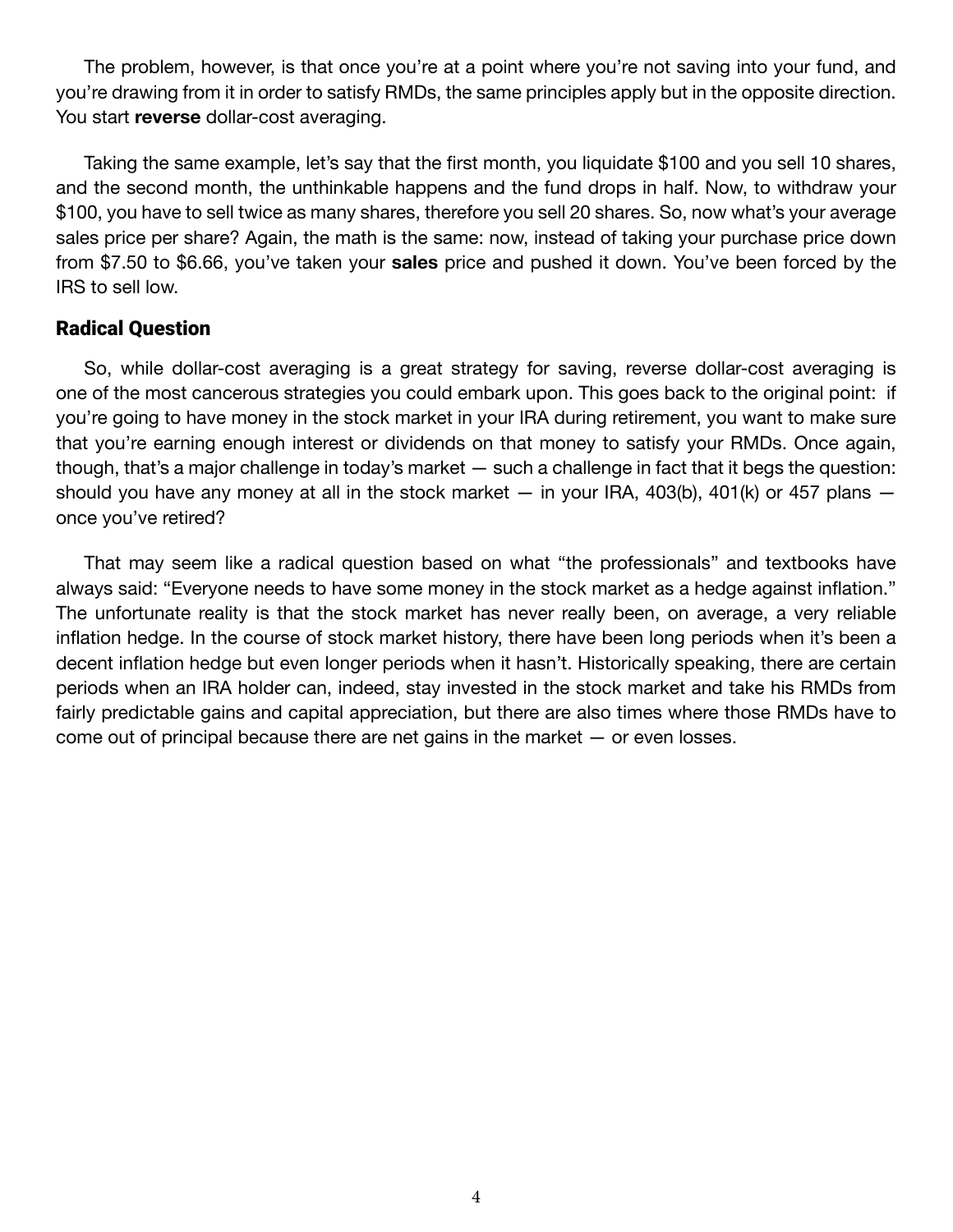



Source: https://www.macrotrends.net/1319/dow-jones-100-year-historical-chart

As the chart above shows, these periods seem to have recurred throughout history – so much so that they need to be understood and considered as part of the process for determining whether your allocations are right and sufficient for RMDs.

Getting started is as easy as contacting a qualified financial advisor who specializes in the universe of non-stock market, income-generating alternatives. These are all conservative or moderately conservative instruments designed to generate consistent income through interest and dividends generally in the 3 to 5 percent range — and with substantially less risk than aggressive, market-based approaches like common stocks, stock mutual funds, and speculative real estate investments. This is income that can provide cash flow for your retirement or that can be reinvested to obtain growth organically, or "the old-fashioned way."